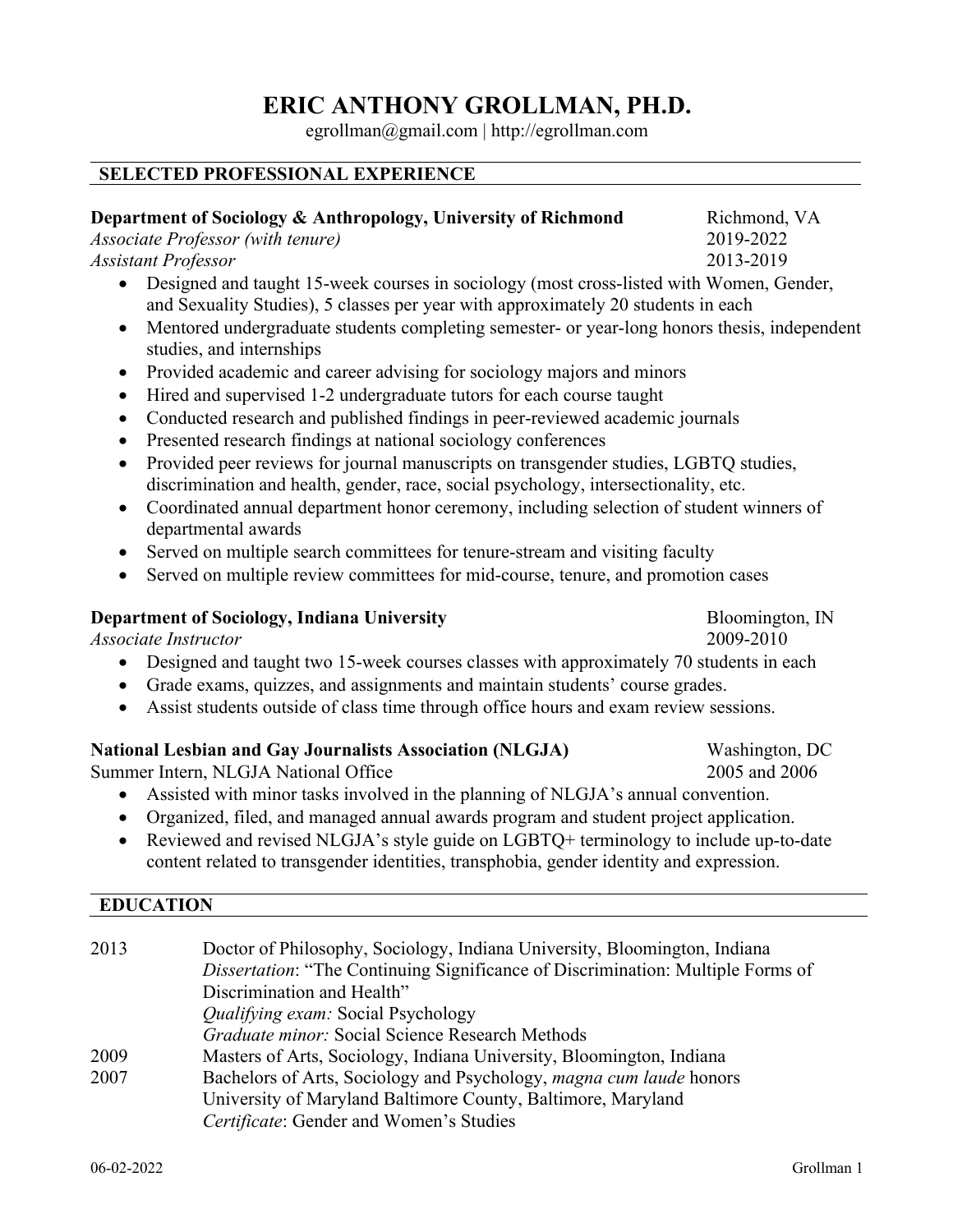# **SELECTED LEADERSHIP AND SERVICE ACTIVITIES**

| 2021      | Chair, Search Committee, Department of Sociology and Anthropology, University of                         |
|-----------|----------------------------------------------------------------------------------------------------------|
| 2019-2022 | Richmond<br>Member, Women, Gender, and Sexuality Studies Advisory Board, University of                   |
|           | Richmond                                                                                                 |
| 2018      | Organizer, "#MeTooPhD: Addressing Sexual Violence in and through Sociology"                              |
|           | professional development workshop, American Sociological Association annual<br>meeting, Philadelphia, PA |
| 2018      | Co-organizer, Sociologists Against Sexual Violence forum, American Sociological                          |
|           | Association annual meeting, Philadelphia, PA                                                             |
| 2018      | Co-organizer, "#MeTooPhD: Fighting Sexual Violence as Sexualities Scholars"                              |
|           | working lunch activity, American Sociological Association Section on Sexualities                         |
|           | Preconference, Philadelphia, PA                                                                          |
| 2016-2018 | Founder and co-chair, Sociologists for Trans Justice                                                     |
| 2016      | Member, Search Committee for Associate Director of LGBTQ Campus Life, Office of                          |
|           | Common Ground, University of Richmond                                                                    |
| 2015-2022 | Chair, Awards Committee, Department of Sociology and Anthropology, University of                         |
|           | Richmond                                                                                                 |
| 2015      | Executive Board Member, Virginia Anti-Violence Project (VAVP)                                            |
| 2014-2017 | Council Member, Section on Sexualities, American Sociological Association                                |
| 2013-2017 | Founder, Editor, and Blogger, ConditionallyAccepted.com - an online space for                            |
|           | scholars on the margins of academia (advice column on <i>Inside Higher Ed</i> )                          |
| 2010-2011 | President, Graduate Student Association, Department of Sociology, Indiana University                     |
| 2009-2013 | Blogger, KinseyConfidential.org, The Kinsey Institute for Research in Sex, Gender, and                   |
|           | Reproduction, Indiana University                                                                         |
| 2009      | Organizer, Transcending Boundaries in Sexuality Research Conference, Indiana                             |
|           | University                                                                                               |
| 2008-2009 | Co-Chair, Race and Ethnic Relations Committee, Department of Sociology, Indiana                          |
|           | University                                                                                               |
| 2008-2009 | Founder and Co-Chair, Campus Coalition for Sexual Literacy, Indiana University                           |
| 2007-2009 | Facilitator, Crossroads (LGBT graduate student organization), Indiana University                         |

# **SELECTED AWARDS, HONORS, AND GRANTS**

| 2016      | Faculty Ally of the Year (for LGBTQ students), Office of Common Ground, University  |
|-----------|-------------------------------------------------------------------------------------|
|           | of Richmond                                                                         |
| 2014      | Course Transformation Grant (\$3,000) to develop course, "Sociology of Health $\&$  |
|           | Illness," Program for Enhancing Teaching Effectiveness, University of Richmond      |
| 2014      | Best Dissertation Award, Section on Mental Health, American Sociological            |
|           | Association; for, "The Continuing Significance of Discrimination: Multiple Forms of |
|           | Discrimination and Health"                                                          |
| 2013      | SAGE Teaching Innovations & Professional Development Award: stipend to attend       |
|           | American Sociological Association Teaching and Learning Preconference               |
| 2010-2013 | Ford Foundation Diversity Predoctoral Fellowship                                    |
| 2010      | Diversity Fellows Program, University of Wisconsin – Milwaukee: stipend, university |
|           | housing, and travel allowance to teach Sociology of Sexuality                       |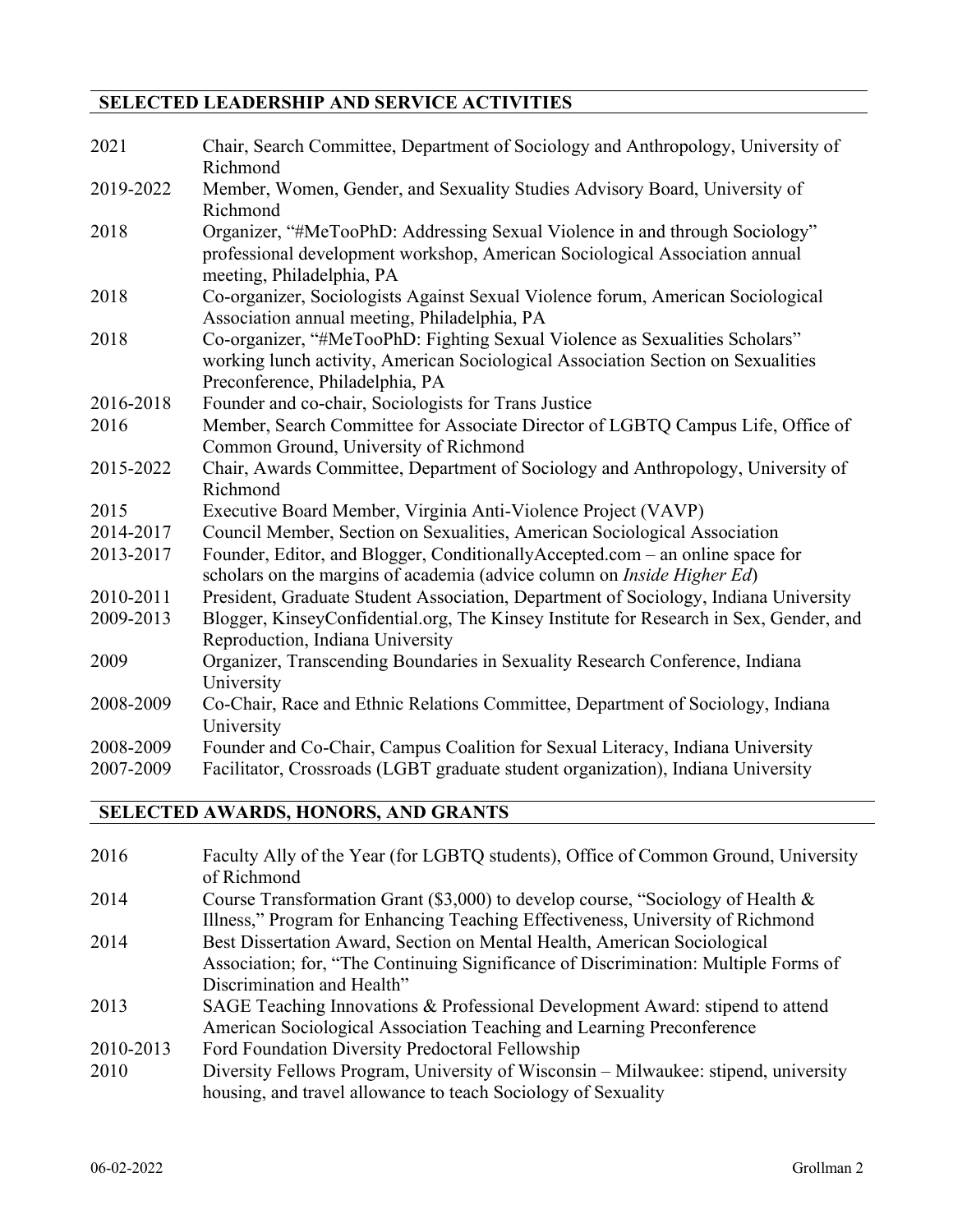2008-2009 National Sexuality Resource Center (NSRC) grant (\$2,000) to create a Campus Coalition for Sexual Literacy chapter, stipend, and tuition to attend NSRC's 2008 Summer Institute on Sexuality, Education, and Politics

## **COURSES TAUGHT**

University of Richmond (undergraduate)

- Foundations of Society: Introduction to Sociological Analysis (Fall 2015, Spring 2016, Fall 2017, Fall 2018, and Fall 2019)
- Social Inequalities (Spring 2014, Spring 2018, and Spring 2020)
- Sociological Research Methods (Fall 2013-Fall 2015, Fall 2018-Spring 2020, Spring 2021)
- Sociology of Gender and Sexuality (Fall 2013, Spring 2015, Fall 2017, Spring 2021)
- Sociology of Health and Illness (Fall 2014, Spring 2016, and Spring 2018)
- Sociology of Sexualities (Spring 2019)

University of Wisconsin – Milwaukee (undergraduate)

• Sociology of Sexuality (Summer 2010)

Indiana University (undergraduate)

- Field Experience in Sociology (Spring 2010)
- Sexual Diversity (Fall 2009 and Spring 2010)

#### **SELECTED PUBLICATIONS**

Books

- Bertin Louis Jr. and **Eric Anthony Grollman**. *Conditionally Accepted: Navigating Higher Education from the Margins*. (Under contract with University of Texas Press.)
- Sumerau, J. E., and **Eric Anthony Grollman**. 2020. *Black Lives & Bathrooms: Racial and Gendered Reactions to Minority Rights Movements*. Lanham, MD: Lexington Books.
- Whitaker, Manya, and **Eric Anthony Grollman**. 2019. *Counternarratives from Women of Color Academics: Bravery, Vulnerability, and Resistance*. New York, NY: Routledge.

Peer-Reviewed Journal Articles

- Sumerau, J. E., TehQuin Forbes, **Eric Anthony Grollman**, and Lain A. B. Mathers. 2021. "Constructing Allyship and the Persistence of Inequality." *Social Problems* 68(2): 358-373. doi: 10.1093/socpro/spaa003.
- **Grollman, Eric Anthony**, and Nao Hagiwara. 2019. "'Discrimination' vs. 'Unfair Treatment': Measuring Differential Treatment and Its Association with Health." *Sociological Inquiry* 89(4): 645-676. doi: 10.1111/soin.12277.
- Hagiwara, Nao, **Eric Anthony Grollman**, and Tiffany L. Green. 2019. "Experiences of Discrimination and Sexual Behaviors: An Examination of Motives as Potential Psychological Mediators." *International Journal of Sexual Health* 31(2): 115-130. doi: 10.1080/19317611.2019.1583299.
- **Grollman, Eric Anthony**. 2019. "Americans' Gender Attitudes at the Intersection of Sexual Orientation and Gender." *Journal of Homosexuality* 66(2): 141-172. doi: 10.1080/00918369.2017.1398022.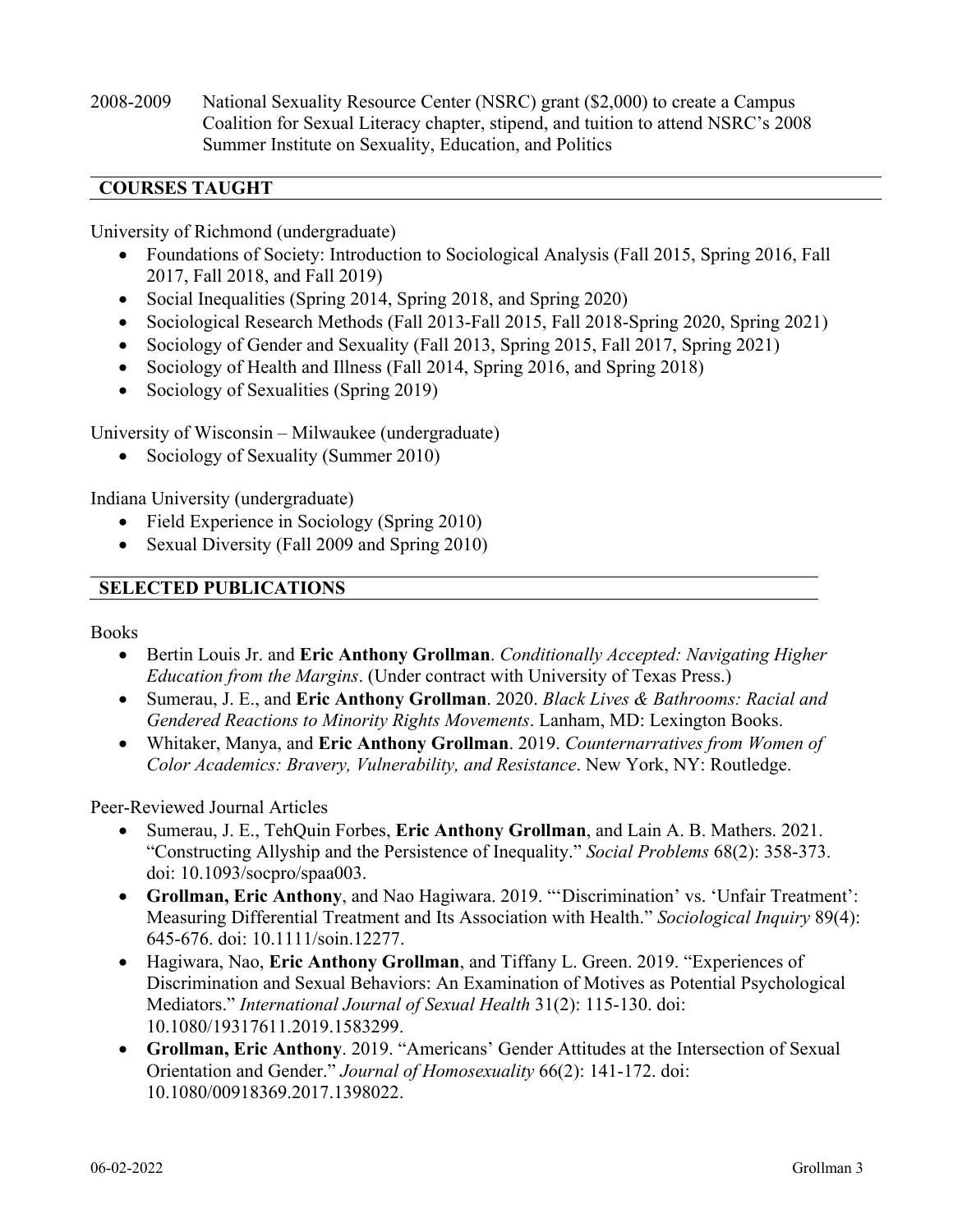- Sumerau, J. E., and **Eric Anthony Grollman**. 2018. "Obscuring Oppression: Racism, Cissexism, and the Persistence of Social Inequality." *Sociology of Race and Ethnicity* 4(3): 322-337. doi: 10.1177/2332649218755179.
- **Grollman, Eric Anthony**. 2018. "Sexual Orientation Differences in Whites' Racial Attitudes." *Sociological Forum* 33(1): 186-210. doi: 10.1111/socf.12405.
- Sumerau, J. E., **Eric Anthony Grollman**, and Ryan Cragun. 2018. "'Oh My God, I Sound Like a Horrible Person': Generic Processes in the Conditional Acceptance of Sexual and Gender Diversity." *Symbolic Interaction* 41(1): 62-82. doi: 10.1002/symb.326.
- **Grollman, Eric Anthony**, and Nao Hagiwara. 2017. "Measuring Self-Reported Discrimination: Trends in Question Wording Used in Publicly Accessible Datasets." *Social Currents* 4(4): 287-305. doi: 10.1177/2329496517704875.
- **Grollman, Eric Anthony**. 2017. "Sexual Health and Multiple Forms of Discrimination Among Heterosexual Youth." *Social Problems* 64(1): 156-75. doi: 10.1093/socpro/spw031.
- **Grollman, Eric Anthony**. 2017. "Sexual Orientation Differences in Attitudes about Sexuality, Race, and Gender." *Social Science Research* 61: 126-41. doi: 10.1016/j.ssresearch.2016.05.002.
- Miller, Lisa R., and **Eric Anthony Grollman**. 2015. "The Social Costs of Gender Non-Conformity for Transgender Adults: Implications for Discrimination and Health." *Sociological Forum* 30(3): 809-31. doi: 10.1111/socf.12193.
- Meyer, Doug, and **Eric Anthony Grollman**. 2014. "Sexual Orientation and Fear at Night: Gender Differences among Sexual Minorities and Heterosexuals." *Journal of Homosexuality* 61(4): 453-70. doi: 10.1080/00918369.2013.834212.
- **Grollman, Eric Anthony**. 2014. "Multiple Disadvantaged Statuses and Health: The Role of Multiple Dimensions of Discrimination." *Journal of Health and Social Behavior* 55(1): 3-19. doi: 10.1177/0022146514521215.

Other Publications

- **Grollman, Eric Anthony**. 2019. "Afterword." Pp. 226-234 in *Narratives of Marginalized Identities in Higher Education: Inside and Outside the Academy*, edited by S. Khadka, J. Davis-McElligatt, and K. Dorwick. New York, NY: Routledge.
- **Grollman, Eric Anthony**. 2018. "Black, Queer, and Beaten: On the Trauma of Graduate School." Pp. 159-171 in *Negotiating the Emotional Challenges of Conducting Deeply Personal Research in Health*, edited by A. Nowakowski and J. E. Sumerau. Boca Raton, FL: CRC Press. **Grollman, Eric Anthony**. 2014. "Sexual Harassment Is About Power, Not Desire." Pp. 24-29 in *Sexual Harassment: Issues that Concern You*, edited by A. Gillard. Detroit, MI: Greenhaven Press.

# **SELECTED WORKSHOPS, TALKS, AND PRESENTATIONS**

| 2020 | Co-facilitator, "Counternarratives from Women of Color Academics: A Working       |
|------|-----------------------------------------------------------------------------------|
|      | Lunch," Boston University, Boston, MA                                             |
| 2020 | Co-facilitator, "Empowering Ourselves as Women of Color" Tacoma Community         |
|      | College, Tacoma, WA                                                               |
| 2020 | Co-facilitator, "Thriving in Academe: Counternarratives from Women of Color:      |
|      | Bravery, Vulnerability, and Resistance," University of Washington Tacoma, Tacoma, |
|      | WА                                                                                |
| 2019 | "Celebrating Brave Women of Color Academics," National Women's Studies            |
|      | Association annual conference, San Francisco, CA                                  |
|      |                                                                                   |